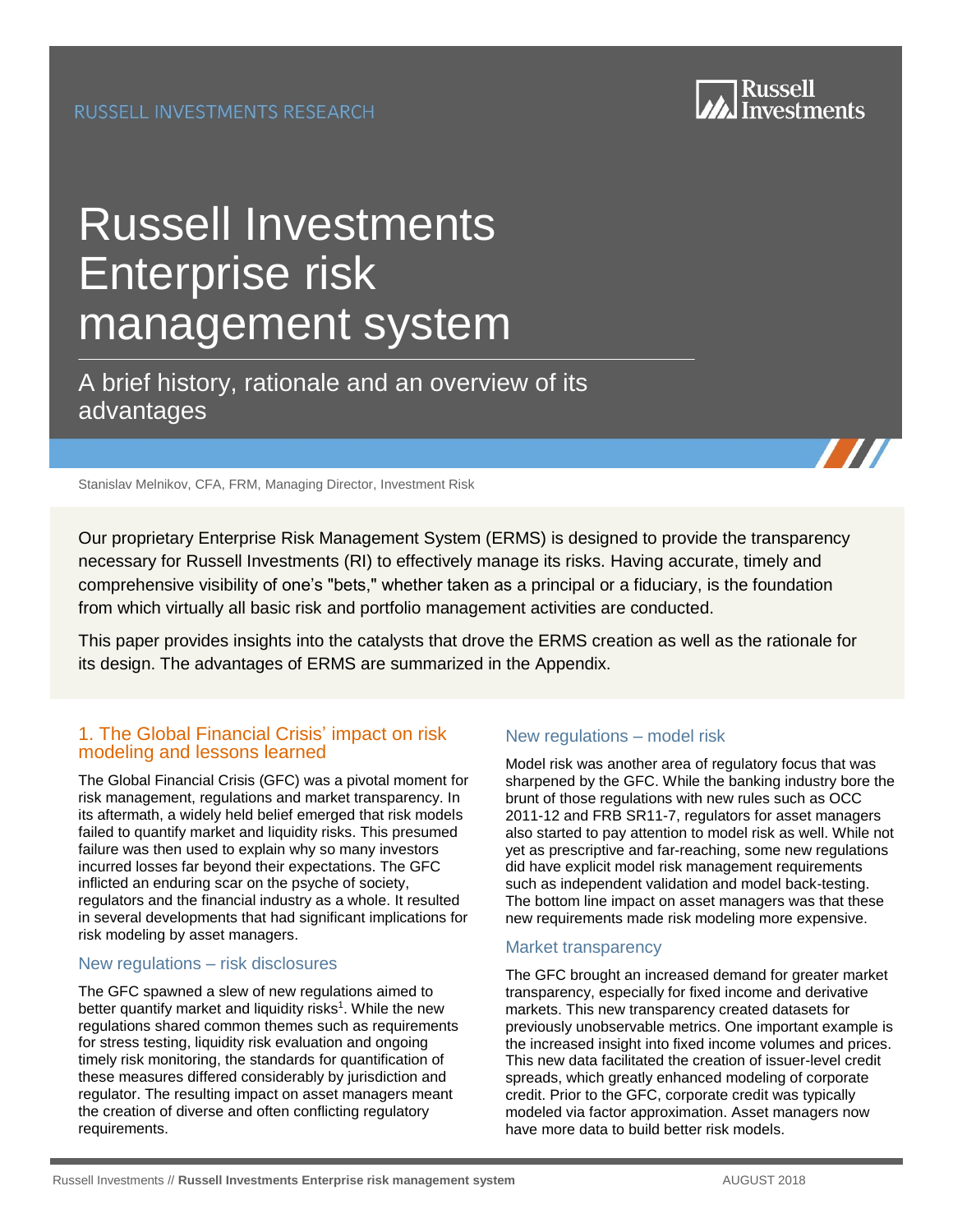### Model disillusionment

Despite the seemingly sophisticated statistical techniques used in models prior to the  $GFC<sup>2</sup>$ , losses were often well beyond modelled predictions. Accordingly, the response was a reduction in reliance on model-based analysis and a broad industry skepticism for anything risk model related. The existing modeling paradigm was considered "broken" and "not fit for purpose". Asset managers faced increased difficulty in quantifying risks as well as increased front office skepticism of models' predictions.

The industry faith in risk models was broken. More troublingly, the credibility of risk oversight diminished in many firms at the same time as new regulations called for significant investment in risk modeling. The need for more spending/resources on something perceived to be less useful resulted in averse developments, including reallocation of modeling resources to develop perfunctory solutions. This environment led to many asset managers delegating risk monitoring and regulatory reporting to vendor solutions. Economies of scale combined with the reputation of an established vendor appeared to be the winning proposition.

Stepping back from widely-held beliefs on model failure during the GFC, let's examine what actually happened. All models are a mathematical representation of reality. However, reality is infinitely complex and cannot be reduced to mathematical formulae. Unfortunately, that is exactly what models do. To make that possible, the complexity of the modeled process gets greatly reduced by making simplifying assumptions that inevitably result in imprecision. Due to these assumptions, no model ever matches reality regardless of sophistication and thus introduces "noise" along with its "signal" or forecast. A detailed understanding of assumptions is of paramount importance in model usage and interpretation.

Going back to the GFC, most model failures can be traced to misunderstanding the model assumptions. One pertinent example was banks using the previous year of historical data to forecast Value at Risk (VaR) on trading books. A key assumption of this VaR approach is that future distributions of returns will be similar to what was observed the prior year. However, if the volatility regime changes, the model will meaningfully deviate from reality. Another example was using factor models with an exponentially weighted moving average (EWMA) or a generalized autoregressive conditional heteroscedasticity (GARCH) based covariance matrix. The key assumption is that risk factors have a static and linear relationship. However, one of the hallmark traits of a financial crisis is contagion (i.e., the simultaneous sell-off in typically uncorrelated exposures). Assuming static correlations for the purposes of tail risk quantification resulted in an underestimation of risk. Not knowing what the model assumptions were and not adjusting the risk management process to highlight explanatory limitations of what models can provide resulted in what was labeled as "model failure." Ultimately, the "failure" was the improper use of the models rather than the defect in the modeling methodology.

# 2. Leveraging lessons from GFC – the creation of ERMS

The cautionary tale of GFC illustrates the key principle of prudent risk modeling: In order to use a risk model effectively, all of its assumptions and mechanics must be thoroughly understood. Herein lies a daunting issue with outsourcing risk modeling to vendors – ceding transparency and control over the modeling process. While the situation is usually not binary (i.e., complete transparency or no transparency), the further removed the modeling process is from the decision makers, the higher the odds that its assumptions are not understood. Without full transparency, it is not possible to use a model for risk and portfolio management activities. Consequently, the end result often ends up being a bifurcation of analytics between regulatory reporting (typically being a "black box" vendor solution) and multiple internal risk systems (typically being simpler factor models focused on a specific asset class). The end outcome is expensive, inefficient and often confounds rather than improves the actual risk management of the investments.

What are other ways of addressing this problem? One approach is to build a risk system internally – an option that provides maximum transparency and control. Most of the popular market risk quantification techniques are well researched, documented and widely available. Thus, mechanically, building a risk model is reasonably straight forward. A challenge with this approach is the availability and cost of data and computing resources. While data availability and market transparency have increased significantly, so did the costs of the data required to model risk. Granular high frequency data enabled accurate security-level valuation to be used for market risk quantification. Unfortunately, such an approach is very computationally intensive. Only the largest firms can build in-house risk systems, which – even in the best cases – have mixed success. Data, not the actual computations on it, is also one of the main differentiators between various vendor solutions available.

What can an asset manager do to quantify investment risks of its portfolio in the face of this grim reality? The choice is between an opaque process that is useful only to "check the regulatory box" and the in-house build, which is costly, operationally risky and not guaranteed to be a success. And, all approaches are expensive. Russell Investments (RI) faced that choice when its centralized risk management organization was established in 2010. Instead of starting with a review of potential solutions, RI first defined the principles and objectives that a risk system should achieve.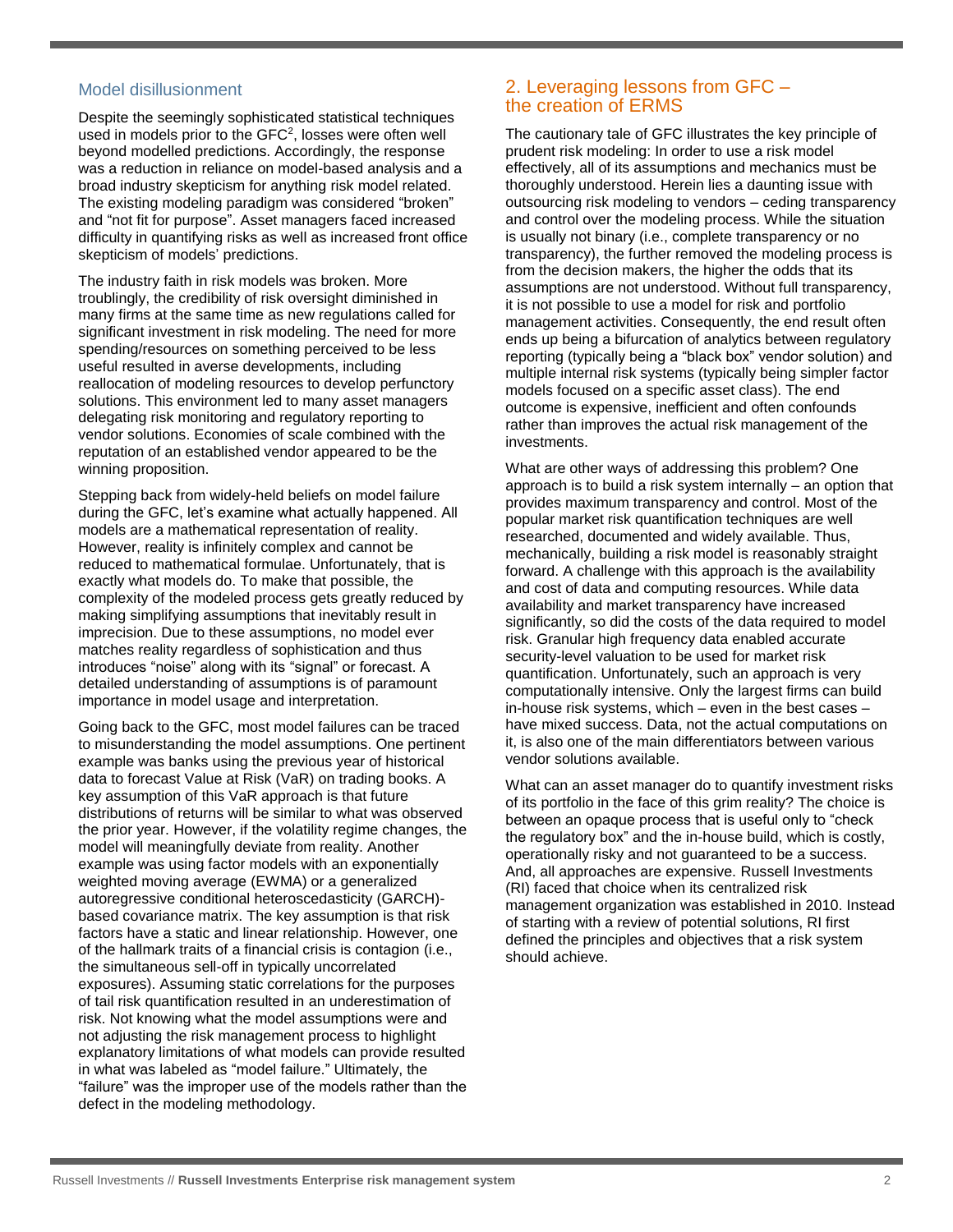## 3. Foundational principles of risk management system

Regardless of its origins, a risk management system must adhere to a basic set of principles:

- Total portfolio coverage. Risk quantification must cover all holdings across all asset classes of a portfolio in a coherent and consolidated manner. There must not be any blind spots (e.g., hedge funds, non-traditional asset classes/instruments, etc.).
- A sound risk modeling approach should consider all key sources of risk. Since correlations are stochastic (i.e., can be subject to considerable fluctuations), comprehensive scenario analysis capabilities are required to measure tail risk.
- Transparency (no "black boxes"). Every aspect of every modeling component must be thoroughly understood. Any risk number calculated must be fully explainable.
- Actionable insights. Generating countless pages of reports does not necessarily equate to comprehensive risk management. Modeling framework must be flexible and interactive. User should be able to ask model a specific question of interest and receive an answer to that question.
- High frequency. Market risk continuously evolves. A risk system must facilitate daily updates at the least.<sup>3</sup>

In our quest to establish an enterprise risk system, we recognized that it would be neither prudent nor possible to create an internal system from scratch to satisfy the principles outlined. Thus, we used an RFP process to review risk model vendor solutions. Many promising systems were considered but none met all of the criteria outlined above. All the leading systems were high frequency, but none provided total portfolio coverage (i.e., there were always asset classes that were either out of scope entirely or the modeling approach lacked robustness). Most systems placed heavy emphasis on reporting with little or no true interactivity. In instances where the modeling approach customization was available, it usually came at a price of significant complexity. While the complexity is the necessary side effect of modeling approach flexibility, implementation and operation are significantly more labor intensive. Perhaps worse still, it adds additional risks of model misuse in the event where customizations are not fully understood.

Several models we considered used sound modeling approaches and offered an overwhelming advantage for data and computation aspects compared to an internally built solution. One model combined best-in-class modeling based on granular framework<sup>4</sup> (as opposed to factor framework), exceptional data capabilities, full transparency and a high degree of customization: MSCI RiskMetrics (RM). It turned out to be an ideal foundation on which RI built ERMS. The advantages RiskMetrics offered could never be achieved by an internally built system. Unfortunately, RM could not meet all of RI's regulatory

reporting, risk and portfolio management needs in its "off the shelf" configuration. Further, there were key gaps in coverage (especially around hedge funds and other illiquid investments), absence of interactive analytics, slow processing times and extreme complexity/lack of user friendliness.

# 4. Building ERMS

The approach taken in building ERMS mirrors how RI approaches multi-asset investing: combining best of breed internal and external components with full control and ownership of the final product. We combined vendor components where there was a distinct advantage to do so and internally built where there was not. ERMS provides an optimal balance between leveraging both the operational advantages of the vendor model and organizational fit that is afforded by building an internal solution. A purpose-built infrastructure was created to facilitate this combination while focusing on robustness, upgradeability, abstraction and modularity. In building ERMS, several other additional principles were used:

- Multiple lenses. There is never one best model. Gaining maximum insight requires multiple "lenses" (models).
- Best of breed components. Where appropriate, we used the best available vendor solutions and customized/calibrated those solutions with internal IP. We used internally built models for areas where vendor solutions fell short.
- Modular design/open architecture. The risk modeling field is new and evolving at a rapid pace. It is critical for risk systems to have a modular design allowing their components to be upgraded or replaced without disrupting the overall system. Without constant upgrades, any system quickly becomes obsolete.
- Consistent assumptions. Multiple lenses/models framework is only feasible when models use consistent assumptions. All models utilized must be integrated (i.e., able to be used in combination or interchangeably).
- All models will be wrong. One must thoroughly understand model assumptions and supplement those with judgement from experienced risk and investment professionals.

The asset coverage gaps of RM were closed by creating an innovative suite of internally developed models, many of them using techniques not found elsewhere in the market place:

- Russell Alternative Model (RAM) for hedge funds, illiquid assets and dynamic strategies where conditioning modeling on holdings at a point in time is not appropriate, which is one of the most common assumptions across market risk models.
- Exposure Mapped Model (EMM) for holdings where timely position-level transparency is not available.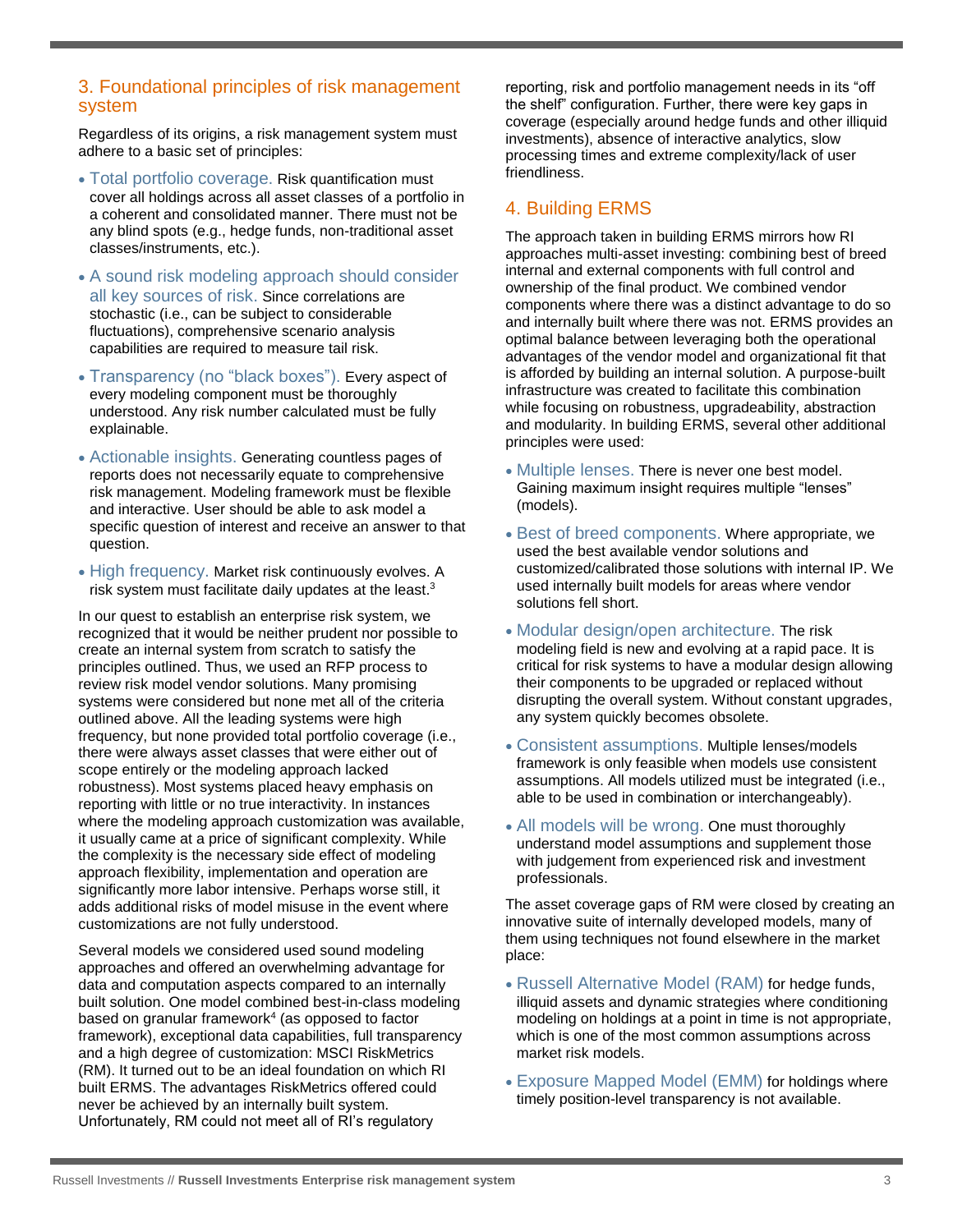- Private Assets Model (PAM) designed for modeling assets with capital commitment and J-curve payout structure.
- Regime Assessment Tool (RAT) provides information on what settings market risk models should use to capture the current market environment, which is based on innovative machine learning approaches.

Concurrent with the development of our proprietary components, RM models were fully dissected and recalibrated based on RI-specific views and research. The customization to RM was (and continues to be) significant and based on our research and IP. This research spans a vast spectrum and contemplates topics such as:

- Optimal data frequency
- Optimal methods to estimate covariance matrices
- Creation of hypothetical scenarios such as cost-push and demand-pull inflation shocks

Since the implementation of RM in 2011, RI has developed a deep research-focused relationship with MSCI (owner of RM) that extends far beyond the traditional client-vendor arrangement. In several cases, RI research has been used for some modeling enhancements introduced by MSCI for RM. In addition to customizing the model settings, RI also influences how RM models are structured and advises on the path for MSCI's future model development efforts.

An absence of interactive analytics was another challenge. Some of the absence was rooted in model sophistication and complexity. For example, performing security-level valuations across complex multi-asset portfolios under hundreds of scenarios and thousands of simulations is an incredibly computationally intensive task that even formidable computational resources cannot solve in a timely manner. As a result, producing analytics on the full set of portfolios that comprise RI's AUM takes almost a full day. Any "what-if" type analysis would extend that time frame even further. In addition, it was impossible to reduce risk measurements to a set of pre-determined reports. A capable risk system must interact with users to allow for a variety of questions with timely answers. No vendors currently provide that capability, as a universe of questions can differ considerably by application/client type.

If one considers how RI operates, the key levers for our investment process are manager and strategy allocations as well as customized completion portfolios and derivative overlays. These levers reduce the dimensionality of the problem from hundreds of thousands of securities to thousands of "building blocks". Our solution was to precompute a vast array of risk measurements at a security level overnight and aggregate them into building blocks that became the lowest unit of granularity in our interactive modeling framework. All the "heavy lifting" (i.e., risk calculations for individual securities) is done in the overnight processing and the task of interactive risk analytics (i.e., utilizing the pre-processed building blocks) can be performed in seconds. Similar innovative approaches were taken to facilitate user-defined risk measurements and other necessary flexibility.

To make this flexibility possible, a risk analytic data abstraction layer internally referred to as Risk Exposure Measurement Infrastructure (REMI) was created. This is an often-overlooked component in risk system design. Typically, a risk model's general purpose, graphical user interface or canned reports are used as the end point for risk analytics. Inherently, this approach lacks flexibility, requires significant investment in training and rarely results in the true integration for risk or portfolio management processes. As an alternative to GUI and canned reports, custom front ends can be built on top of a vendor model to address the integration and flexibility concerns. Unfortunately, either approach creates an undesirable dependency on a specific model violating our modular design principle. REMI allows ERMS to abstract models from the decision support systems.

Beyond flexibility, REMI allows for the staging, normalization and enrichment of output from all risk calculators that are used in ERMS. It provides for a wide range of post-processing adjustments. These adjustments include critical fixes of imperfections in vendor models as it is often not possible to control the methodology of process. REMI also facilitates computational efficiency, where all of the investments modeled are structured into building blocks for risk analytics to be pre-calculated overnight. This approach permits the dynamic aggregation of various portfolio constructs on demand. But REMI does more than that: It also includes a comprehensive set of functions that allow various front-end tools to consistently extract and manipulate risk information. This is a crucial element of a modular design. Ultimately, it does not matter which frontend system is asking a question – as long as it is the same question, it always gets the same answer.

As a final stage in the process, all the various modeling components and interactive features were crystallized into our proprietary decision support system layer that was customized to specific use cases, including:

- Risk monitoring and oversight tools that facilitate automated daily risk limit monitoring, modeling assumption transparency, risk dashboards and reporting
- Front office risk tools that allow portfolio managers to integrate comprehensive and sophisticated risk modeling into their portfolio management workflow; the system also includes comprehensive "what-if" capabilities that allow for streamlining of pre-trade risk analysis
- Regulatory reporting solutions that generate appropriate output for each applicable regulation
- Client reporting solutions that address specific clientrelated requirements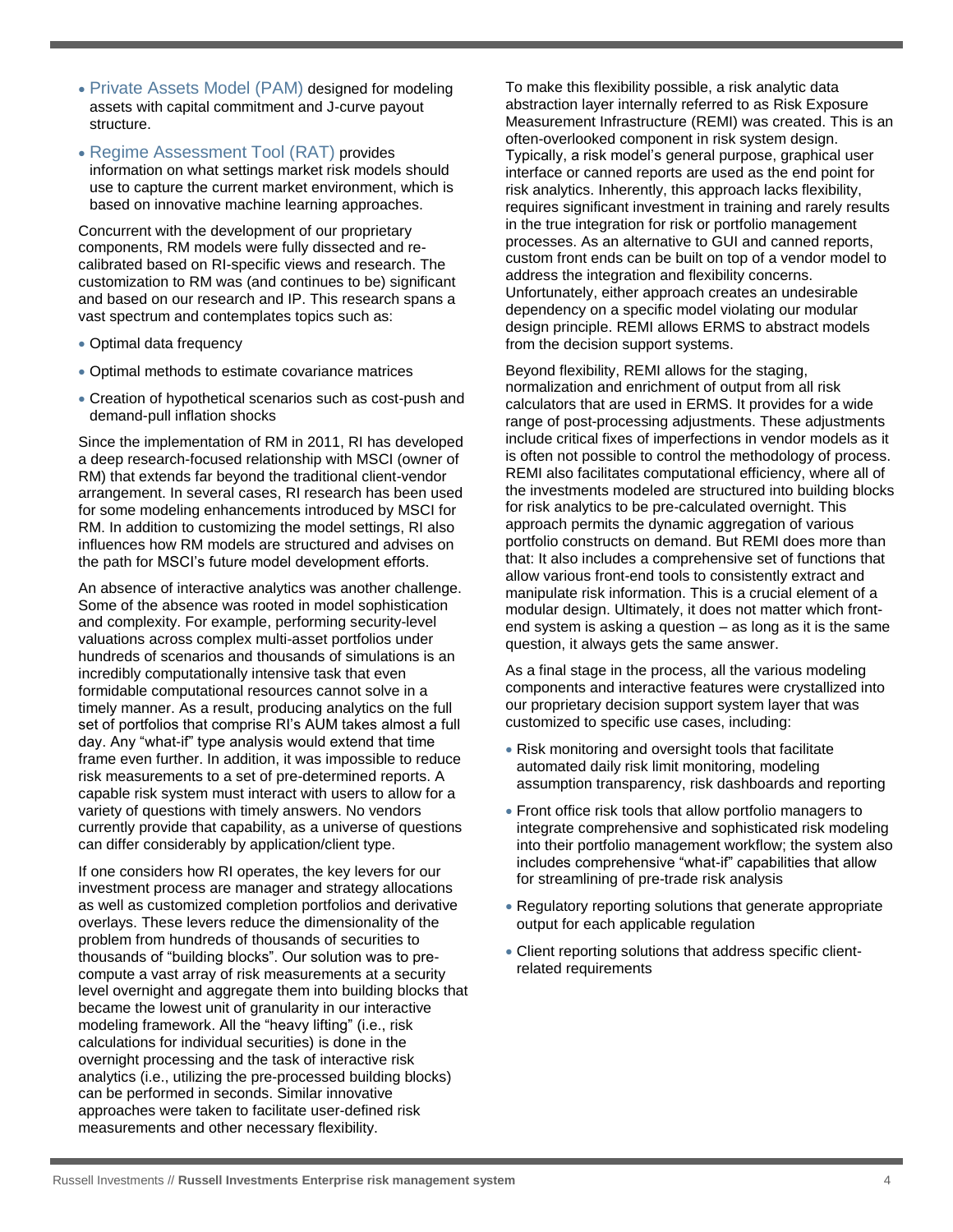# 5. Results

ERMS enables the use of one comprehensive system for regulatory, risk oversight and portfolio management activities without sacrificing accuracy, flexibility or transparency. Its modular design removes dependencies on any specific model and facilitates the use of best-ofbreed components that can be upgraded at any time. Risk assessment is performed in a consistent way across all applications and risk modeling resources are focused on supporting a single modeling framework, maximizing the operational leverage. This focus allows the models to provide risk measurements that extend far beyond traditional basic risk quantification techniques, such as volatility, beta, tracking error and VaR, and include comprehensive stress testing, reverse stress testing<sup>5</sup> and sensitivity analysis. Further, ERMS results are subject to regular back-testing to monitor modeling accuracy.

One of the main premises of multi-asset investing is the risk reduction benefits afforded by diversification via multiple asset classes. To effectively manage multi-asset portfolios, comprehensive and thorough risk analysis is required. As one of RI's key innovations in managing multi-asset portfolios, ERMS is an integral part of RI's multi-asset value proposition.

 $\overline{a}$ 

<sup>5</sup> The main market risk for a well-diversified multi-asset investor is a correlation shock. Coincidentally, that is one of the hardest dynamics to model, as many models assume correlation structure as a static input derived from history. To address correlation shocks, a robust stress testing program is required. Unfortunately, use of scenario analysis creates a risk framework with a potentially infinite number of measurements. Hence, there is an acute need for ongoing model oversight, design and calibration efforts that help focus modeling resources on metrics that matter most, given the particular market environment and portfolio. Only internally built solutions allow for that feature, as it is impossible for an outsourced approach to consider these important nuances.

<sup>1</sup> Examples include UCITS IV (EMEA), CPO-PQR and Form PF (US), Rule 22e-4 (US), Rule SPS 530 (Australia).

<sup>2</sup> Examples of such techniques included: copulas, jump-diffusion stochastic processes, fat tailed distributions, etc.

<sup>&</sup>lt;sup>3</sup> Updates include market data, terms and conditions, portfolio holdings and risk model calculations.

<sup>4</sup> For more information on differences between granular and factor approaches to modeling market risk refer to: McMurray, John & Melnikov, Stanislav. Measuring Market Risk: Approaches and Inherent Assumptions. *The Journal of Investing* 22(1): 49-56, January 2013.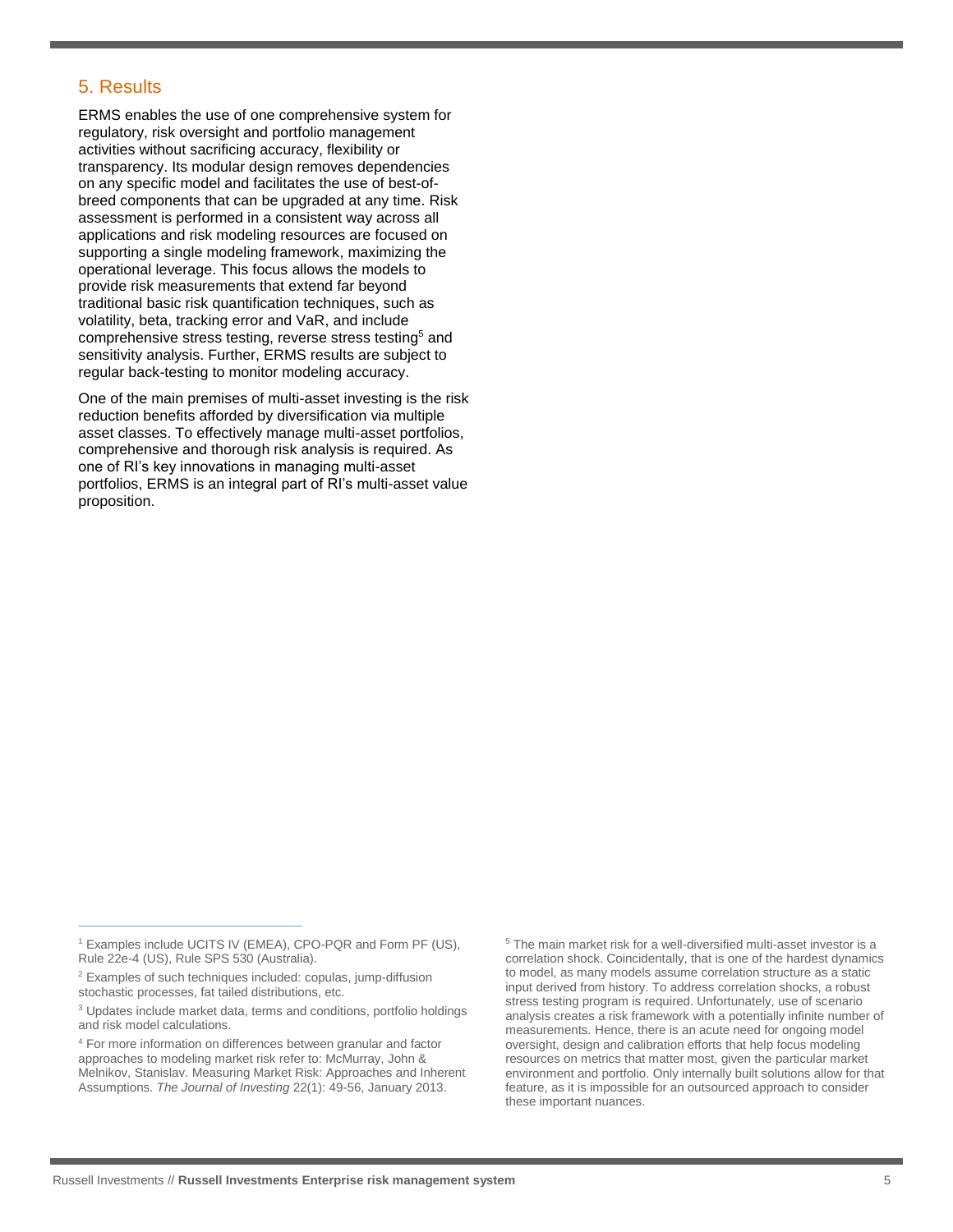# Appendix A: Key advantages of ERMS

- 1. Total portfolio coverage using a consistent modeling approach; consistent interpretation of risk numbers across all models and portfolios; ability to combine results (including non-additive measures) across all asset classes:
	- a. Public markets
	- b. Hedge funds
	- c. Private markets
	- d. Dynamic strategies (where modeling conditioned on position-level holdings is not appropriate)
- 2. Modular proprietary design that allows for use of best-of-breed components and seamless integration of internal and external models
	- a. Backbone of modeling infrastructure built on MSCI RiskMetrics granular market risk modeling framework, which is heavily customized for Russell Investments proprietary application
	- b. Suite of innovative internally built models that are fully and seamlessly integrated into modeling framework (i.e., all models produce exactly the same output using consistent modeling assumptions)
	- c. Several risk quantification techniques have been invented internally that are not commercially available elsewhere; examples include:
		- i. Reverse stress testing scenarios optimized via Mahalanobis distance (MD) approach
		- ii. Factorization of interest-rate curves (RI-custom approach) used in stress scenario definitions
		- iii. Multi-dimensional optimization for exposure mapping including MD approach
		- iv. Factor model conditioning on co-skewness and co-kurtosis
		- v. Factor selection approach using the 'Frisch-Waugh-Lovell' theorem
		- vi. Machine learning approach to detecting shifts in market environments
	- d. Specialized in-house built suite of decision support systems that offer on-demand interactive functionality and comprehensive reporting/analysis
	- e. Purpose-built database design that facilitates modular system architecture:
		- i. Building-block construct that provides abstraction and allows for overnight pre-processing of computationally intensive modeling tasks
		- ii. Position-level details on risk analytics, modeling assumptions, error logs and other metadata to help explain portfolio-level results
		- iii. Snapshot-based layout that enables time series aggregation
		- iv. Multi-layer portfolio structure capabilities with no limit on number of aggregation layers
	- f. Sophisticated workflow management process that facilitates a daily analytics refresh in a complex system with robust controls and dependency management using Luigi by Spotify
- 3. Comprehensive set of risk measurements that consists of:
	- a. Basic risk evaluation (forecasting of return distribution): volatility, VaR, CVaR, tracking error, beta, correlation, tail correlation
	- b. Stress testing: historical, predictive, reverse; over 200 scenarios available off the shelf with endless possibilities enabled by user defined functionality; scenarios cover variety of past events and a number of hypothetical scenarios; stress testing program is always evolving with new scenarios designed to be relevant to the prevailing market environment
	- c. Sensitivity analysis that uniformly covers all investments (e.g., What is the impact of yield curve steepening on equities, fixed income and private markets?)
	- d. Exposures: country, currency, sector, credit rating, asset type, etc.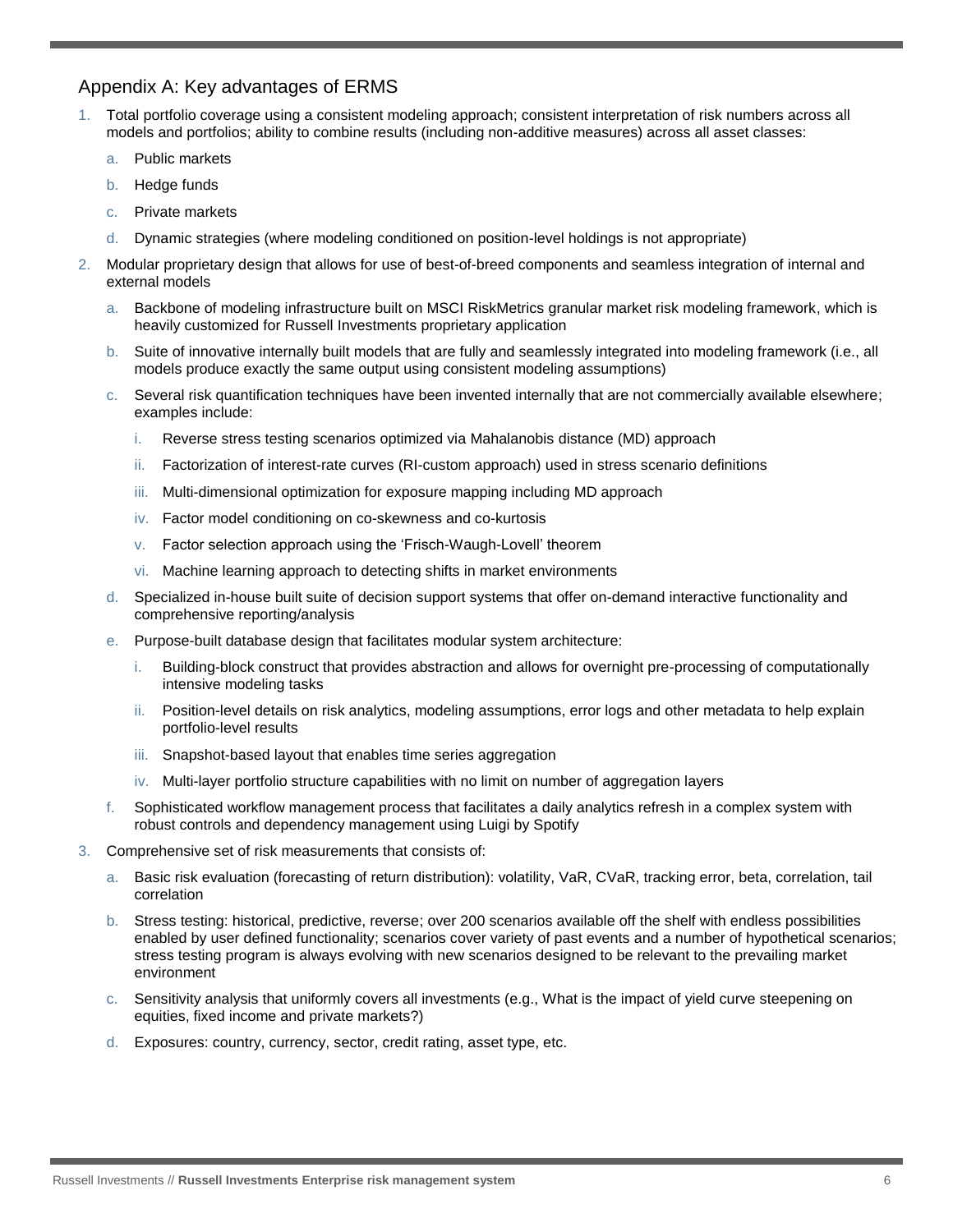- 4. Deep in-house modeling expertise that facilitates robust model risk management:
	- a. Regular back-testing and other model performance metrics
	- b. Complete and comprehensive understanding of every modeling component no black boxes
	- c. Strong focus on understanding assumptions associated with each modeling approach and their impact on model usage and output
- 5. Unique and proprietary user interface with explicit focus on complex multi-asset, multi-layer portfolios
	- a. Portfolio Risk Optimizer (PRO) tool that facilitates interactive risk analysis for existing and hypothetical portfolios
	- b. Extensive "what-if" analytic capabilities
	- c. Several complimentary tools that allow specialized analysis around derivative overlays, pension surplus risk, market assumptions and other applications
	- d. Risk attribution analysis: explain portfolio-level risk numbers at sub-component level (sliced by sub-portfolio or by various exposure measures)
	- e. Benchmark-relative analysis; ability to define custom benchmark blends benchmark can be any portfolio of assets (including long/short) or liabilities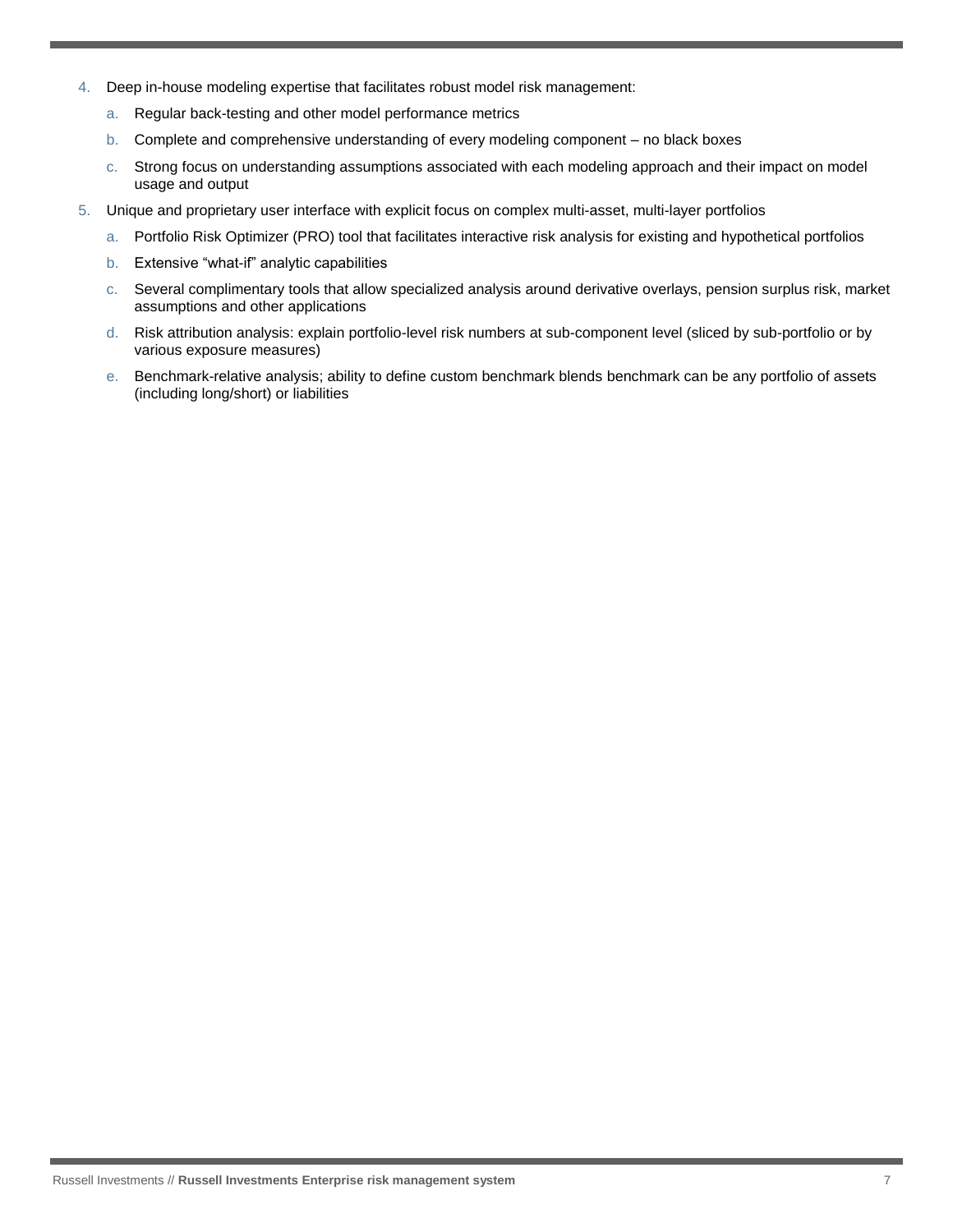# Appendix B: Market risk measurement framework supported by ERMS

# Market risk

Market risk is a risk of change in market value of investments and/or level of earnings (yield) due to movements in market prices. Market risk calculations should, at a minimum, consider changes in equity and commodity prices, interest rates, exchange rates, implied volatilities and inflation. The market risk measurement framework employed by Russell Investments considers four dimensions for risk assessment (see Exhibit 1):

**Exhibit 1: Market risk measurement framework**



Basic risk evaluation is based on profit and loss simulations to estimating probability distribution of future outcomes. When possible, non-parametric approaches such as historical simulation are considered as an addition. Basic risk evaluation refers to commonly used distributional measures such as Volatility, Tracking Error and Value at Risk that forecast variability of asset returns distributions under a specific set of assumptions or market conditions. If asset returns were normally distributed, then mean and standard deviation or volatility would fully describe risk and there would be no need for other measures outside of basic risk evaluation. Unfortunately, asset returns typically have tails that are fatter than normal distribution and the shape of the distribution is not symmetrical. Thus, more than one measure is required to describe the infinitely complex reality that cannot be perfectly reduced to a mathematical formula. These measurements typically rely on the assumption that volatility correlates across time (e.g., high volatility yesterday makes it more likely that high volatility will be experienced today). Also, these measurements often assume static correlations that are derived from historical experience. While they are an indispensable component of any market risk analysis, the measurements that fall into this category lack precision or appropriate assumptions for the tail-risk analysis. A good example of misuse of basic risk evaluation is the pre-GFC practice employed by some banks to use historical VaR with one-year lookback to set their capital levels. In this situation, if the past year was during low volatility environment, the measurement will grossly understate the amount of tail risk regardless of what percentile is used for VaR. When used as the only component of the market risk framework, these measurements can be dangerous and misleading.

Stress testing provides insight into performance under extreme market conditions. Stress testing is a specialized set of measurements that are designed to focus on measuring the tails of return distribution. It is a broad category that includes several groups of measurements: stressed return simulations, scenario analysis and reverse stress testing. These stress measurements help dimension how things could go poorly for the portfolio, provide important context (or a ceiling) for the other measurements and help identify sources of portfolio vulnerabilities. One of the key features of stress testing is an explicit assumption that certain market relationships and correlations differ significantly from historical norms. In general, modeling and forecasting correlations is much harder than volatilities. Stress testing typically involves a heavy dose of art to supplement the science.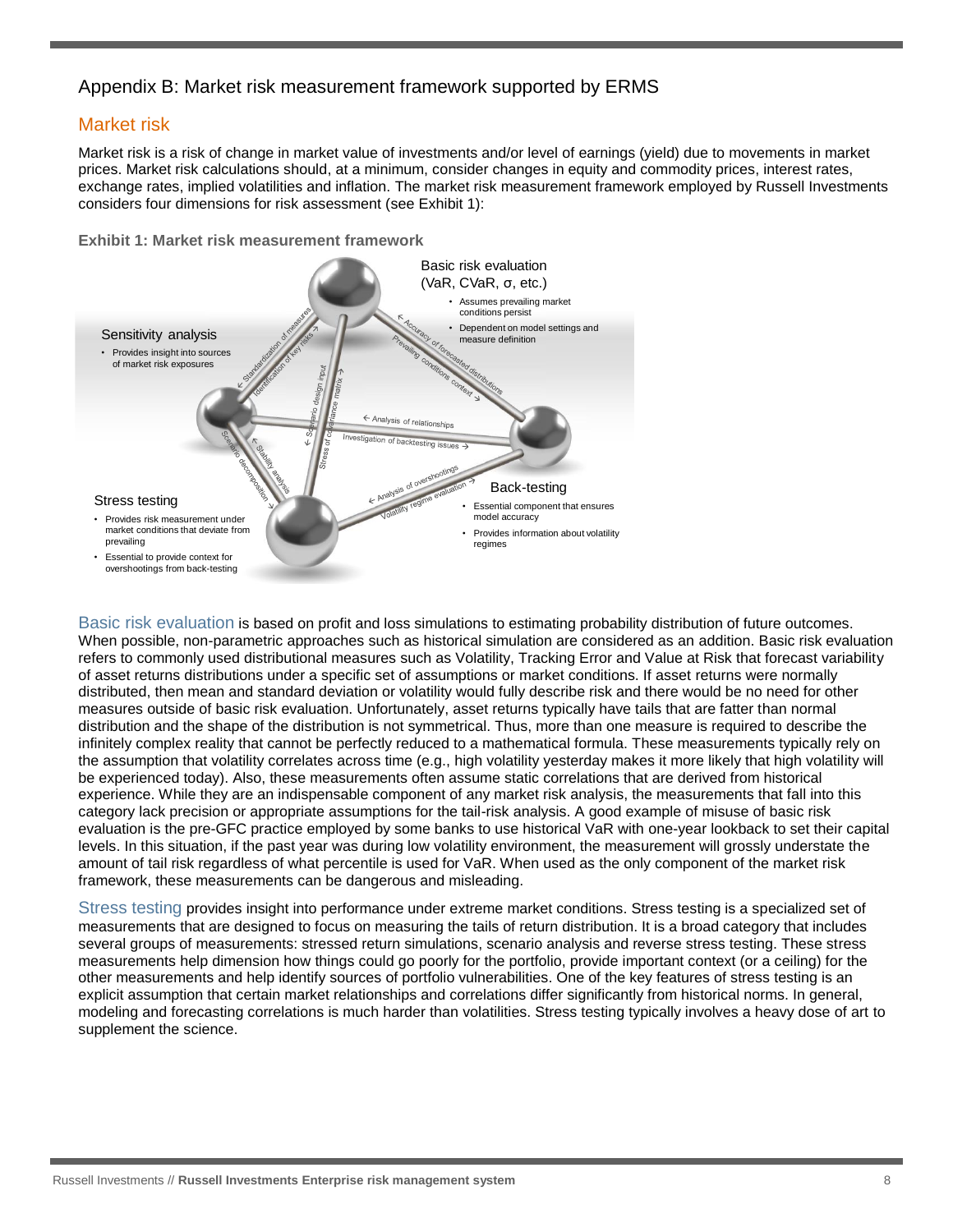



#### **Exhibit 3: Stress scenario utilized by Russell Investments**



Sensitivity analysis is used to identify direct and indirect sources of market risk exposure. It is critically important that sensitivity measures have the same interpretation across all assets analyzed. For example, the interpretation of interest rate sensitivity measure such as shock to the 10 year U.S. Treasury rate must be consistent across equity, fixed income and alternative investments as all holdings have price sensitivity to interest rate movements – not just bonds where duration can be explicitly calculated.

**Exhibit 4: Sensitivity analysis dimensions utilized by Russell Investments**



Back-testing is an essential component of the market risk framework that is used to periodically assess market risk model accuracy. This is a process of comparing forecasted outcomes to the actual returns. The models are only useful if they reflect reality and there is a whole science built around testing whether models are accurate or not. Furthermore, back-testing can be used to obtain information about the current state of the market environment, which can be used as a tool to help interpret